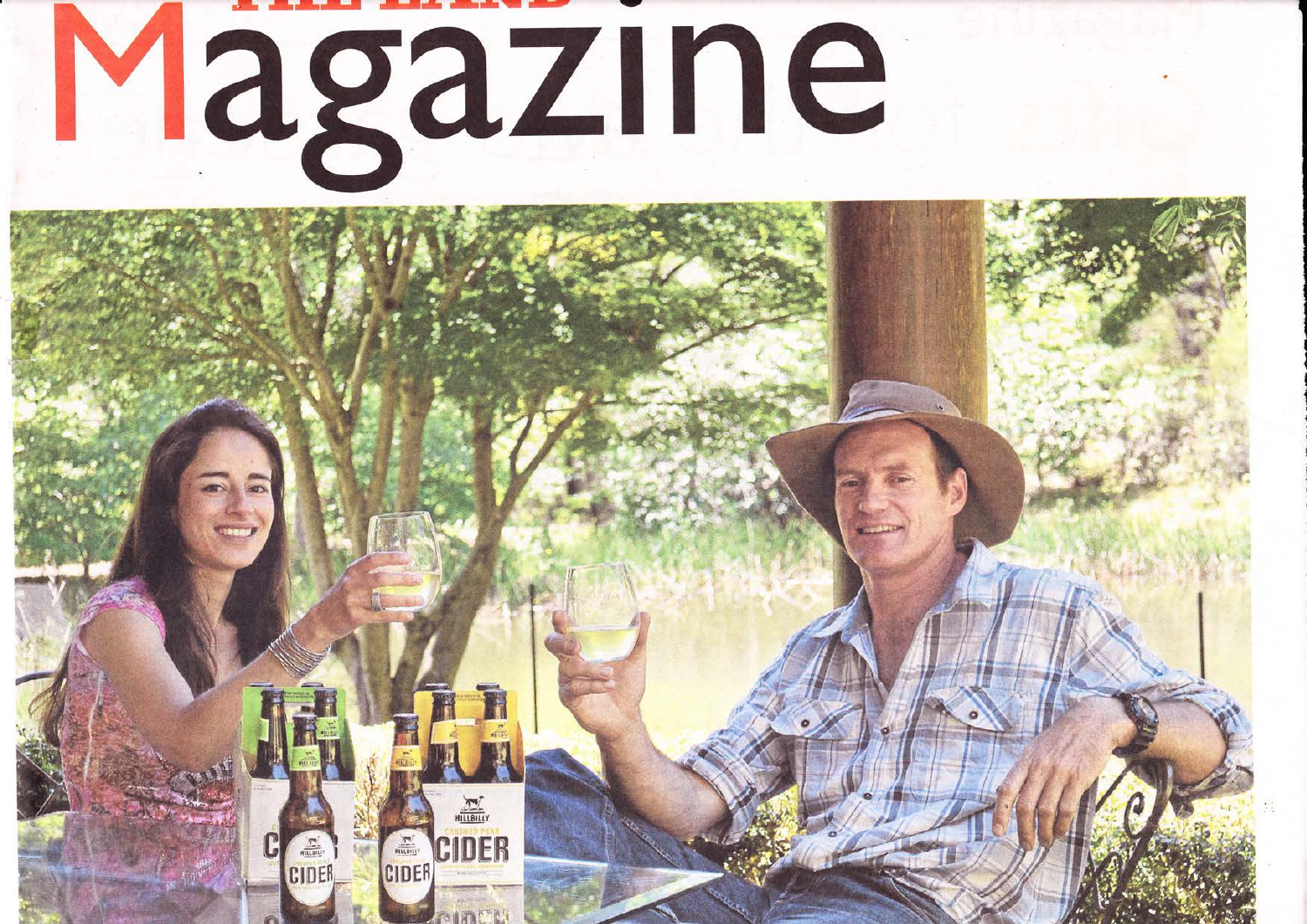

## **BY EMMA DOWNEY**

WHEN Shane Mclaughlin retumed to his family's historic property, "Merryanbone", Warren, in the mid 1990s, he wanted to make his mark on the family business.

The Mclaughlins have been committed to wool since the 1800s, but Shane - the fourth generation to live and work the property which is located just north of Nyngan in an area classified as the edge of the Outback

"l wanted to find my own gig at'Merryanbone', which I think a lot of blokes need when they return to the family farm," he said.

"l wanted to sink my teeth into my own project'

Shane looked at diversification options, and thinking outside the square, discovered the soil and climate at"Merryanbone"were ideal for growing grapes despite its arid location.

The first commercial vine plantings at "Merryanbone" were made in 1997 and Shane studied viticulture while setting up what was to become Canonbah Bridge winery named after the former township of Canonbah which bordered "Merryanbone" until the mid 1900s all that remains today is the old Canonbah Bridge.

The vineyard may not have been the most economical decision the Mclaughlins could have made, but today Canonbah Bridge produces 13 styles of wine and exports to eight countries, while the winery's flagship wine  $-$  the 2007 Drought Reserve Shiraz  $$ was nominated for a prestigious George Mackey Trophy in 2011 which is awarded to the top wine selected from 14,000 wines submitted for export approval that yean

While they did not win, the nomination is seen as coup for the young winery, which Shane operates with his wife,Tessa.

The only cloud on the horizon for the past few years has been the high Aussie dollar, which has been sitting above parity for most of the past two years, and again prompted Shane to again think about diversification but this time not in such a left-of-field move into cider:

Wine has been Shane and Tessa's passion for more than a decade, but in the current  $e$ conomic climate  $-$  which has seen the contraction of export volume and prices often halved - many enterprises have gone under.

While Canonbah Bridge has stayed afloat, Shane and Tessa (pictured with their two ciders) are hoping their expansion into cider will add another income stream and sales

volume to help ensure the vineyard's future and ultimately compliment their wines. Previously based in Sydney, the couple relocated to Bilpin - home of the Mountain apple and one of Australia's oldest apple producing regions - about five years ago looking for a much simpler lifestyle.

The location is still within easy reach of Sydney for the work required with marketing of Canonbah Bridge wines, but also gives them a head start on the trip west to Warren and the vineyard.

Shane andTessa's Sydney friends joked they were becoming "hillbillies" by moving to the mountains, but the couple love the natural. lifestyle their small property affords, and the jibe proved the inspiration for their brand name, Hillbilly Cider; which was launched in September:

"We thought a simpler lifestyle needed a simpler drink and cider fitted with that, and there's an element of fun in the name," said Tessa, who moved to Australia I I years ago.

The label's dog was inspired by a hunting dog owned by Tessa's brother in England and pays homage to her English heritage.

Within the first month of operation their Hillbilly Crushed Apple Cider was awarded a bronze medal in the medium cider class of the nation's only cider competition - the Australian Cider Awards - which attracts many intemational entries.

In this case, the gold medal was awarded to a cider produced by Henny's in Herefordshire in the United Kingdom - a company which has been making cider for the past couple of hundred years - while the silver was awarded to a German entry

The response to the apple cider was so positive Shane started working on another variety, this time using pears, which they launched late last month; both ciders are low alcohol with a bitter sweet finish.

"The Australian cider industry is young, new and exciting - the exact opposite to the wine industry which many might describe as over-crowded." Shane said.

"Cider has undergone a massive popularity revival across the world in recent years boosted by hot summers and cleaver advertising campaigns in the UK, which have urged consumers to enjoy the drink'over ice', such as the Magners"over ice'campaign in the mid 2000s.

"Australia has followed suit - three or four years ago there were just half a dozen ciders made in Australia - today there would be closer to 100." Continued p42